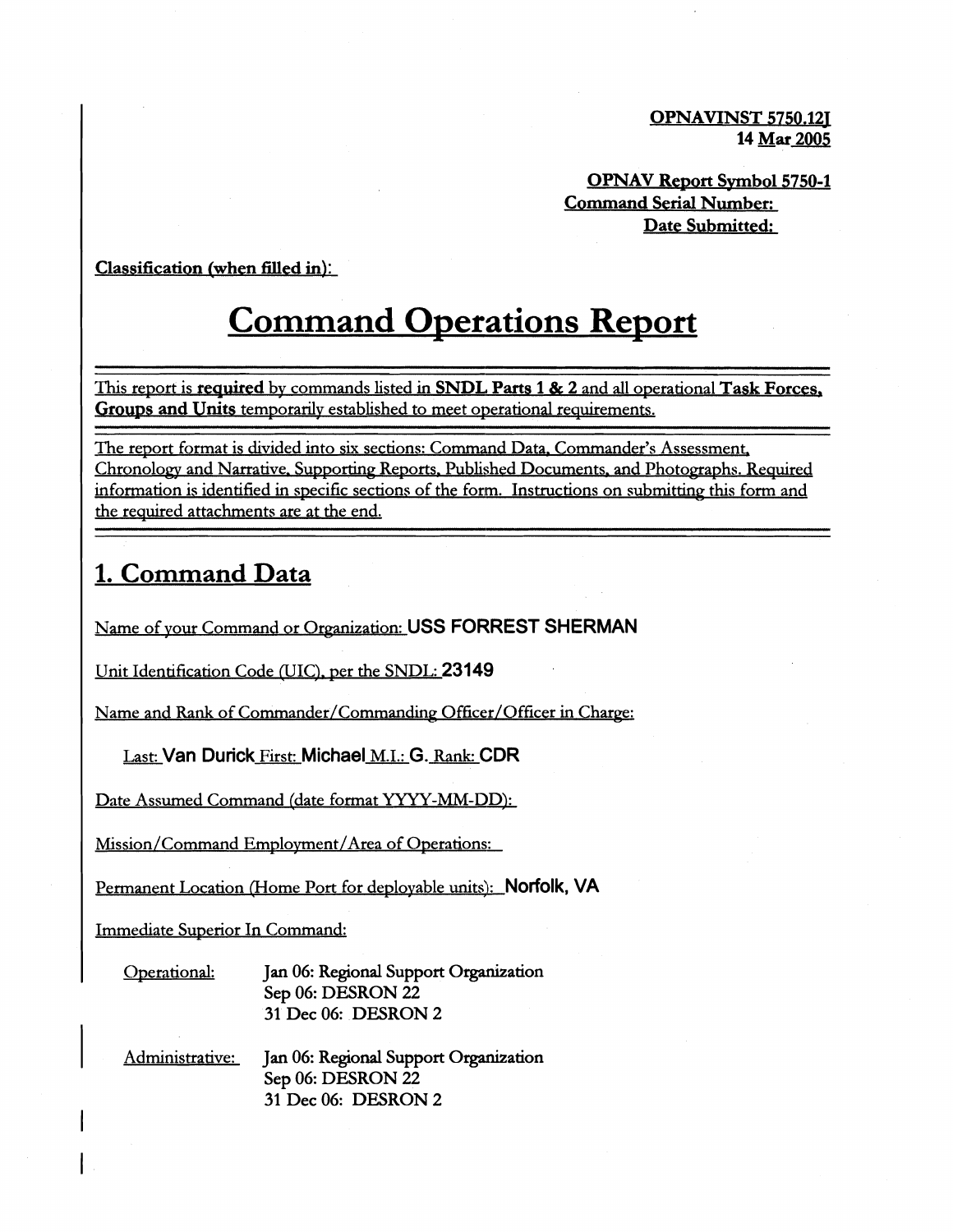Identify your assigned Task Force/Group/Unit name(s) and mission(s). Include OPLAN(s) and or named operations you participated in during Task Force assignment (if applicable):

Name(s) of Forces. Commands, Ships. Squadrons or Units assigned or under your operational control (if applicable):

Type and number of Aircraft Assigned and Tail Codes, if applicable:

Cominands. Detachments or Units deployed on board or stationed aboard as tenant activities (as applicable):

Number of Personnel Assigned:

Officers: 30 Enlisted: 271 Civilian:

Command Point of Contact (required entry, complete in full):

Name (Rank, First Name, Middle Initial, Last Name): Job 'l'itlc/Officc Code: **Ship's Historian**  E-mail (both classified and unclassified, if available): Phone number(s): 757-444-4541

Command Mailinp Address: FPO, AE **09569-1214** 

# **2. Commander's Assessment**

The Commander's Assessment briefly tells the story of the command's role in national defense and should highlight any general and specific lessons-learned. It should contain the commander's commentary, insights and reflections on the unit's activities. Attention should be directed to significant issues impacting training, operations and mission accomplishment during the reporting period. Descriptions of circumstances and sequence of events leading to major command decisions and results of those decisions are particularly desired. Also desired are accounts of specific contributions of individuals in the command to mission accomplishment. For units engaged in or directly supporting combat, significant wartime or peacetime operations (named operations, noncombat evacuation operations, disaster relief or other humanitarian operations, etc.) or major exercises, particular attention should be given to the commander's estimate of the situation, records of discussions and decisions, descriptions of circumstances and sequence of events leading to operational decisions and results of those decisions. For a unit returning from deployment or participating in a single operation this can normally be a single assessment. For higher-echelon commands or units engaging in multiple operations, a separate assessment for each operation in addition to an overall assessment may be appropriate.

**On January 28, 2006, USS FORREST SHERMAN was commissioned in Pensacola, Florida. All events scheduled the week prior were successfully conducted. FORREST SHERMAN hosted a number of tours all week, providing an opportunity to the Pensacola Navy League,**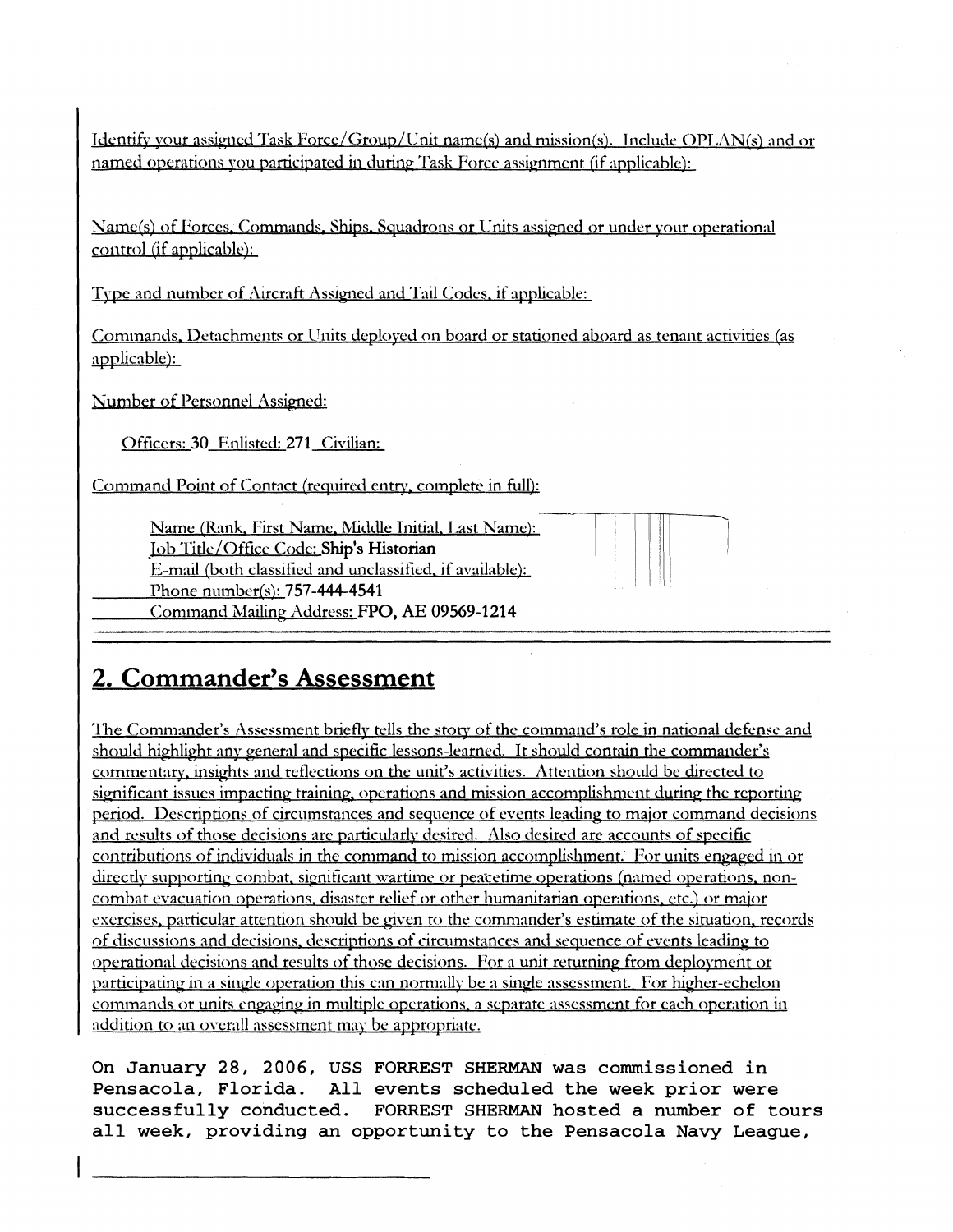local media, local schools, Boy Scout troops, JROTC Units, Officer Candidates for the Officer Candidate School, local service members, and a number of family and friends. Crew members participated in a Community Relations Project which involved cleaning the beaches along NAS Pensacola. These events along with all those scheduled on behalf of the crew by the various organizations were an excellent way for the crew to enjoy themselves.

In the months following Commissioning, FORREST SHERMAN conducted Combat Systems Ship's Qualification Trials (CSSQT) . These trials were focused on testing and evaluating all the ship's combat systems and weapons systems. The ship's crew conducted various scenarios, to include Air, Surface and Sub-surface Detect-to-Engage sequences and various Strike scenarios, in an effort to In addition three SM-2 missiles were launched and engaged droid targets. In March of 2006, FORREST SHERMAN conducted Anti-Submarine operations in the AUTEC Range. Acoustic testing was conducted to evaluate the ship's acoustic signature. The SQQ-89 Sonar Suite was evaluated through numerous simulations and evolutions with unmanned submersibles and even a friendly submarine. Along with these tests, one Vertical Launched Anti-Submarine Rocket and three Over-the-Side Torpedoes were launched. The ship also conducted numerous 5" shootings to evaluate the complex Gun Weapon System, this included Naval Ship Fire Support training, anti-surface fire on stationary and mobile targets, and anti-air fire on a droid target. Throughout CSSQT FORREST SHERMAN'S crew performed efficiently and effectively.

Following CSSQT, FORREST SHERMAN began her Initial Training Cycle which consisted of various inspections and evaluations. The first of these was the ship's Final Contract Trials(FCT) which began on 1 May 2006. The Board of Inspection and Survey team put the ship through a rigorous inspection and evaluation of all equipment. The primary purpose was that all discrepancies found during this inspection were to be recorded and addressed during FORREST SHERMAN'S Post Shakedown Availability(PSA).

The week following FCT, FORREST SHERMAN underwent ULTRA-C. The primary purpose of this week was to evaluate the ship's crew throughout a number of vital training scenarios. Each mission area was scrutinized; all administrative paper work was inspected and all personnel were evaluated. The ship's Integrated Training Team and all mission area training teams were evaluated during a complex series of scenarios. The ship's crew performed exceptionally and proved themselves to be ready for the next level.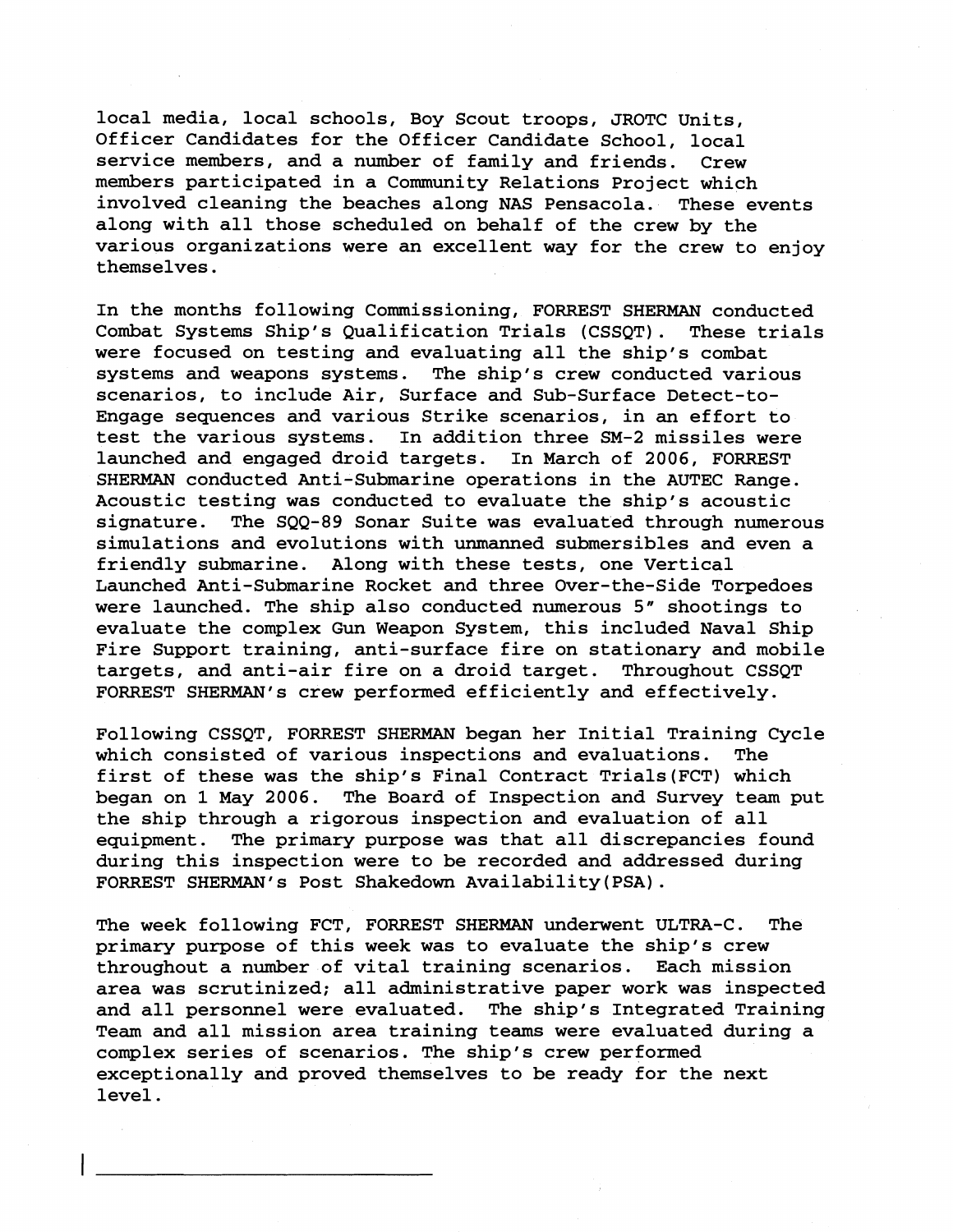The week following ULTRA-C involved ULTRA-E. This evaluation was geared for the Engineering aspect of FORREST SHERMAN. The engineering department binders and paper work were inspected, as well as all engineering equipment. The Engineering watch standers were evaluated through a series of drills and evolutions from basic watch standing to a main space fire drill. Once again FORREST SHERMAN performed excellently.

The following weeks were spent in preparation for Final Evaluation Problem and Engineering Operation Certification. The crew ran countless drills to prepare for these major certifications. Final Evaluation Problem(FEP) conducted 10 July 2006, consisted of running a series of complex scenarios that ranged from casualties in engineering, combat and on the bridge to simulated attacks from enemy aircraft and surface targets which lead into a General Quarters situation and a Mass Conflag drill leading into an abandon ship drill. As before FORREST SHERMAN met or exceeded all requirements.

Engineering Operation Certification (EOC) followed beginning on 24 July. This certification was a rigorous evaluation of the Engineering watch standers and their ability to run the engineering plant. Each watch team was evaluated through a strict adherence to EOSS and EOCC while conducting advanced evolutions and drills. Also, FORREST SHERMAN'S Engineering Training Team was closely evaluated for their ability to train the watch standers. FORREST SHERMAN'S engineering team scored above average and completed all areas for certification.

Beginning on 31 July 2006, FORREST SHERMAN conducted her final Anti-Terrorism Force Protection Certification. The certification consisted of three days of rigorous drills for three complete Inport Watch Sections and one night of complex drills while at anchor. The inport drills included various scenarios from mobs on the pier to a bomb on the ship to hostage situations. And the anchored scenarios were conducted at night with numerous coordinated simulated small boat attacks. In all drills the crew performed superbly.

Through all evaluations and certifications FORREST SHERMAN excelled, thus completing the nominal 16 week training in just 8 weeks and 9 months ahead the standard timeline. This accelerated training allowed FORREST SHERMAN to be the first Atlantic Fleet ship "GWOT Surge Ready" (except quota controlled VBSS) prior to entering the Post Shakedown Availability. As a result of being ready early, Commander, Destroyer Squadron Two Two was able to pull FORREST SHERMAN'S deployment ahead 9 months to fill a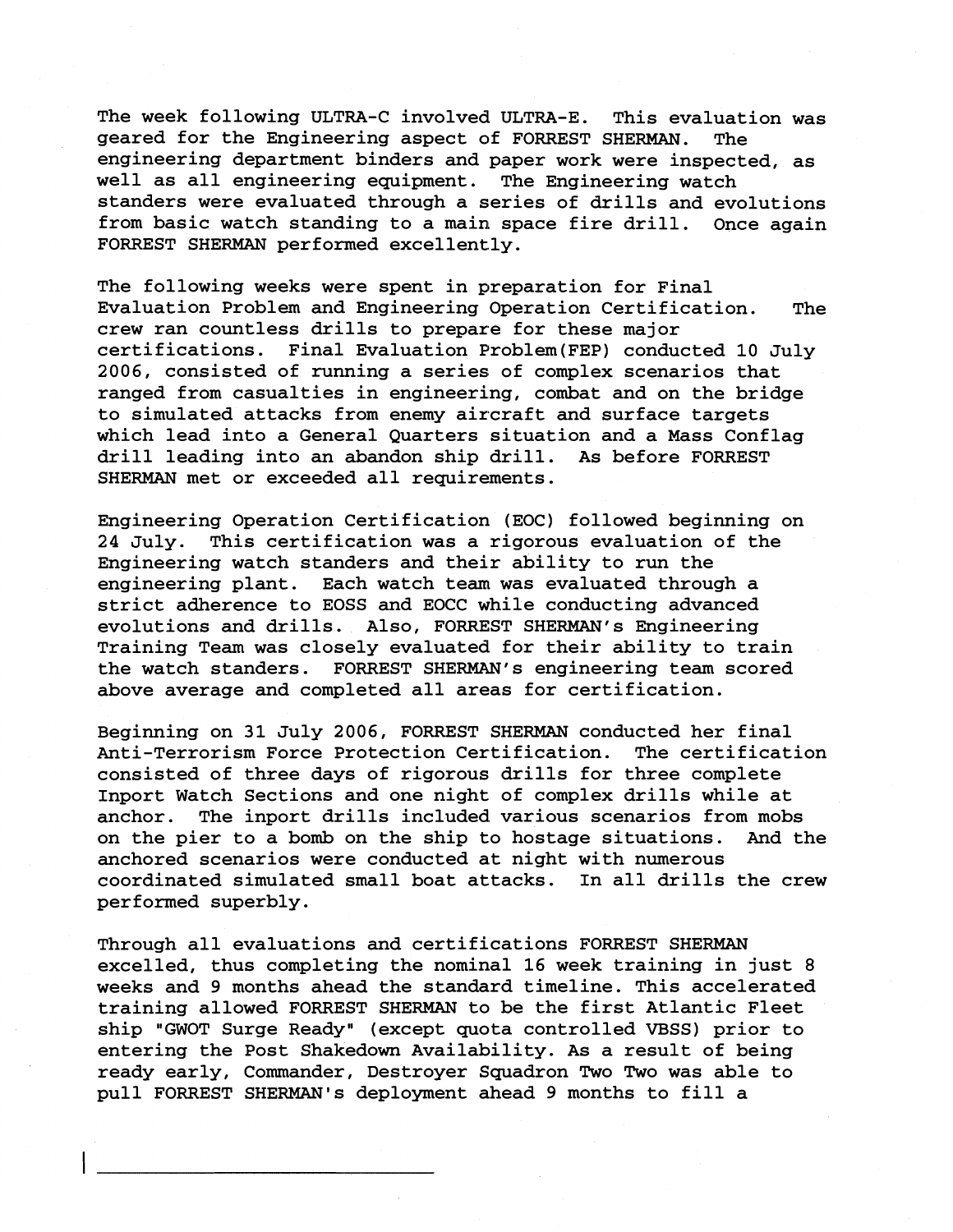vacancy in the ENTERPRISE Strike Group, in support of the Fleet Readiness Plan.

In July of 2006, ENS , ENS , ENS and ENS were the first three Ensigns to be qualified Combat Information Center Watch Officer and Officer of the Deck in FORREST SHERMAN. In August all three attended Surface Warfare Officer School in Newport, RI. Upon return to FORREST SHERMAN, all three underwent grueling SWO Boards to be the first three to be pinned as Surface Warfare Officers onboard FORREST SHERMAN.

In October of 2006 all service members who were involved in Hurricane Katrina of August 2005, were instructed to file Waivers of Indebtedness for the overpayment on claims. All claims stated, 'I was unaware of an overpayment after following direction from DON during Hurricane Katrina evacuation. I called Katrina hotline, followed directions, provided correct information and was ultimately unaware that the amount paid to me was an overpayment." All were also signed by the Commanding Officer and stated, "Member was given direction to call Katrina evacuation hotline and file report. Member received money that was believed to be accurate based on information provided to hotline. At no time did member or command believe that they were in an overpayment status. Recommend waiver of debt owed to government based on uncertainties caused by Hurricane Katrina and the procedural morass for disbursing, administering, and tracking emergency evacuation advance funding for families and individual sailors." The adjudication of the nearly 200 overpayment waivers remains unresolved as of this submission.

After the initial training cycle, FORREST SHERMAN departed Naval Station Norfolk for **BAE** Systems in downtown Norfolk, VA. Under contract to Bath Iron Works, in conjunction with BAE and numerous other contractors, FORREST SHERMAN conducted Post Shakedown Availability from 8 August to 14 November 2006.

On 11 December 2006, FORREST SHERMAN conducted deperming at the Deperming Station Norfolk, VA. With the expert guidance of the Deperming Station crew, FORREST SHERMAN was able to complete the evolution safely and a day and a half ahead of schedule returning to Naval Station Norfolk on the afternoon of 13 December vice 15 December as scheduled.

USS FORREST SHERMAN achieved the Annual Retention Award for 2006. This was the second consecutive year to receive this award.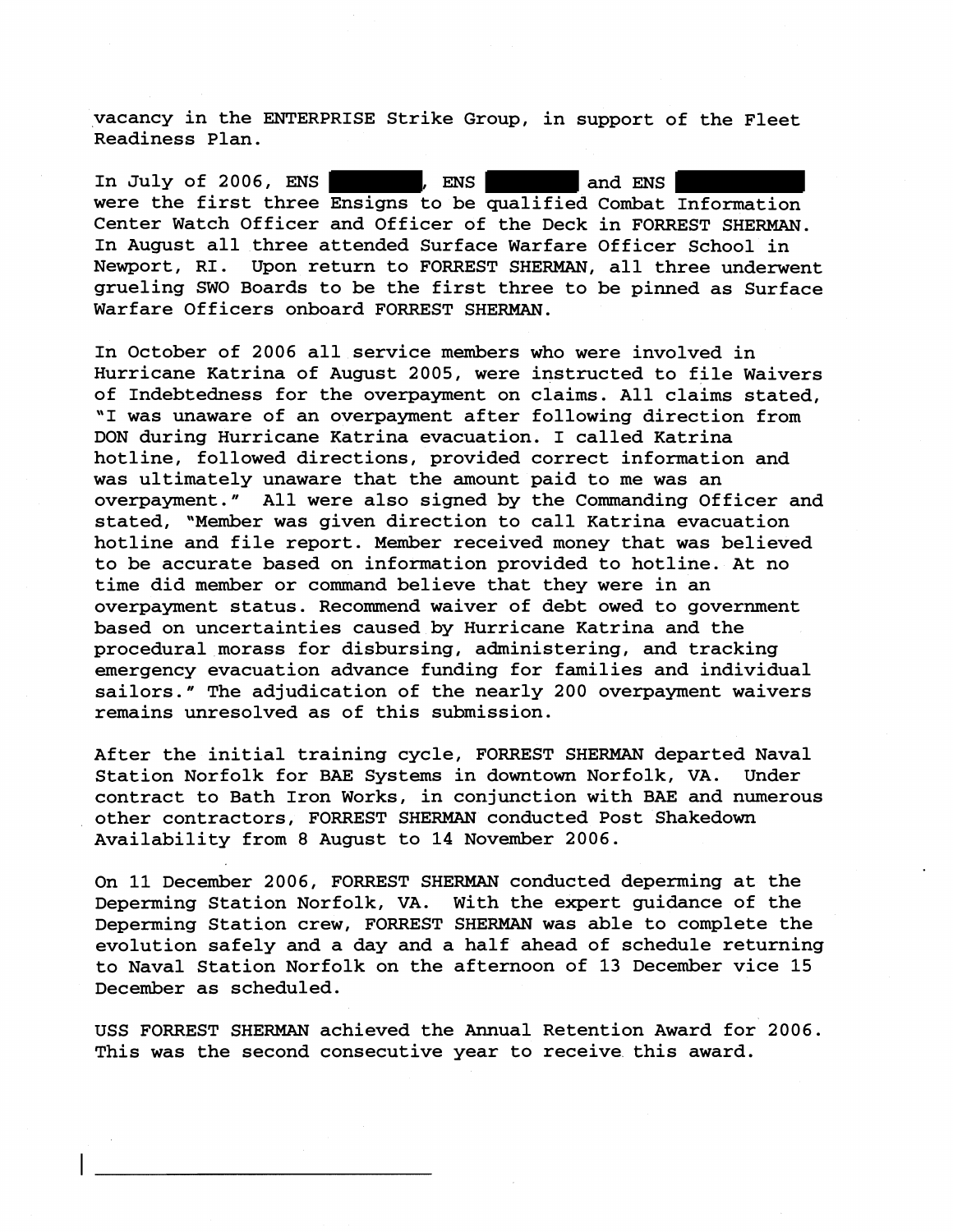## **3. Chronology and Narrative**

Chronology should include dates of movements; local operations and training; exercises and operations (define acronyms and purpose of exercise or operation); installation of new weapons systems or changes: major physical changes to facilities, ship or aircraft; Class A or B mishaps; port yisits; unit awards received; reserve augmentation; and other significant operational or administrative events.

```
2006 - 01 - 03Combat Systems Ship Qualification Trials (CSSQT) 
             AEGIS Weapon System Upgrade 
2006 - 01 - 06Finish Holiday Standdown 
2006 - 01 - 09CSSQT 400 Hertz/Operational Readiness Test System 
             (ORTS) Upgrade
2006 - 01 - 09Naval Ship Fire Support (NSFS) Team Trainer 
2006 - 01 - 12Ammunition Onload 
2006 - 01 - 17Depart Naval Station Norfolk 
             CSSQT SPY Transmitter Testing 
2006 - 01 - 172006 - 01 - 17Signal Processor (SIGPRO) Testing 
2006 - 01 - 17Fire Control System (FCS) Testing 
2006 - 01 - 17External Communications Testing 
2006 - 01 - 17Gun Weapon System (GWS) Testing 
2006 - 01 - 21Arrive Panama City, FL- Embark members of 
             Commissioning Committee and Pensacola Press 
2006 - 01 - 21Arrive Naval Air Station Pensacola, FL
```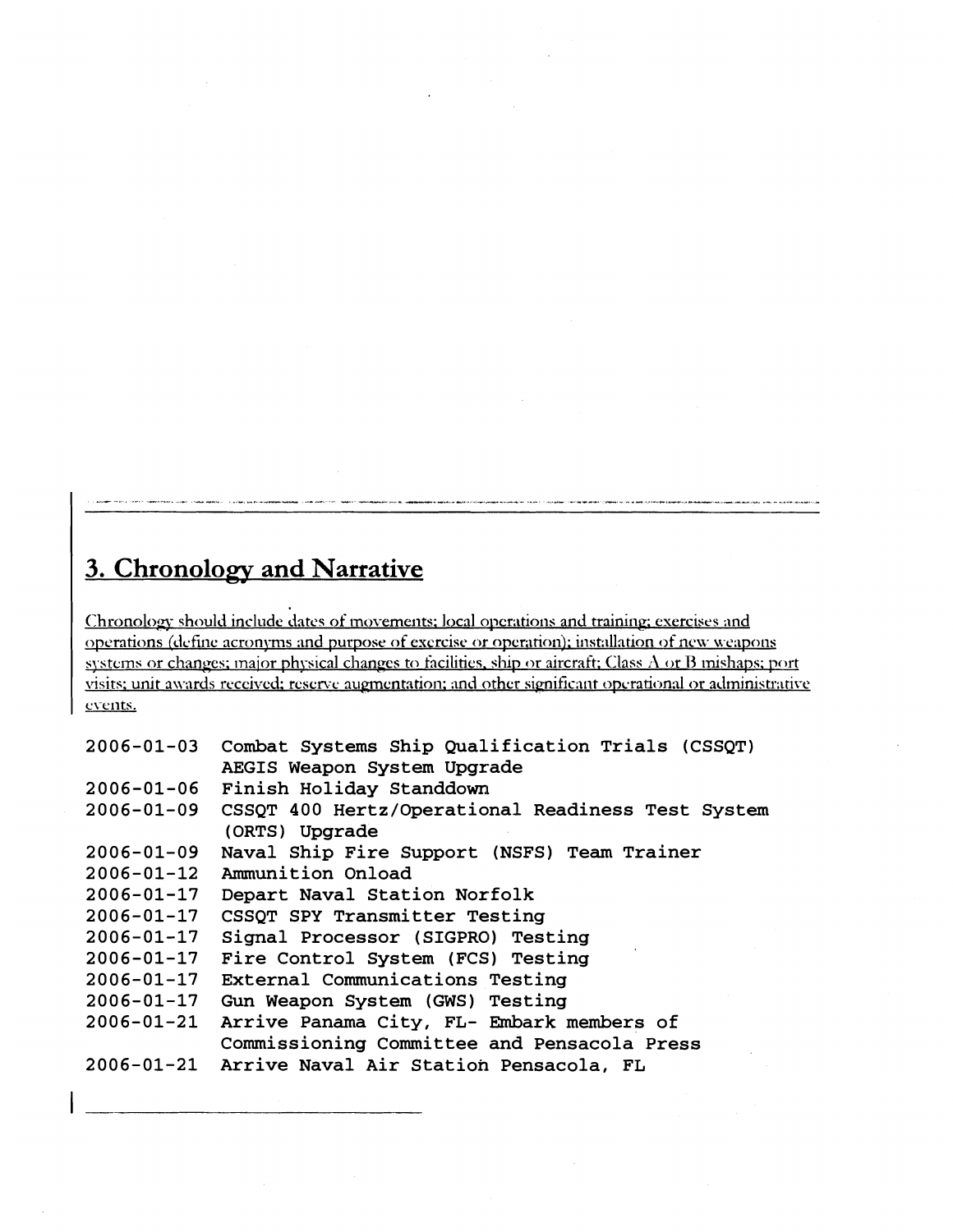Begin Commissioning Week-Ship's Tours and Media Coverage 2006-01-24 Community Relations Project-Beach Clean Up Naval Air Station Pensacola 2006-01-28 Commissioning of USS FORREST SHERMAN 2006-01-30 Depart Naval Air Station Pensacola-Return to Homeport 2006-02-03 Return to Homeport Weapons Onload-Yorktom until 23 FEB **06**  2006-02-23 Return to Homeport  $2006 - 02 - 13$  Cruise Missile Tactical Qualification (CMTO)  $-1$ U/W VACAPES- CSSQT & CMTQ-2 2006-03-03 Return to Homeport 2006-03-13 U/W VACAPES Enroute Mayport, FL- CSSQT Preps & Hull Inspection 2006-03-23 U/W AUTEC Enroute Nassau, Bahamas Inport Nassau, Bahamas U/W JAXOPAREA-Enroute Homeport: CSSQT, SLAMEX, CMTQ-3 CERT 2006-04-12 Return to Homeport 2006-04-25 Final Contract Trials (FCT) Rehearsal 2006-05-01 FCT- U/W 02-03 MAY 2006-05-08 ULTRA E-U/W 10 MAY 2006-05-15 ULTRA C-U/W 16-17 MAY  $2006 - 05 - 15$  CMTO-4 U/W VACAPES- UD & Integrated Training Team (ITT) Week & Final Evaluation Problem (FEP) 2006-07-15 Return to Homeport Engineering Operation Certification (EOC) 2006-07-31 ATFP Certification 2006-08-07 Post Shakedown Availability- BAE Ship Systems until 13 NOV Bow Strengthening Modification Digital Fuel Control SHF Installation Automated Identification System Install U/W Sea Trials-08-09 NOV- Return to BAE 2006-11-14 U/W VACAPES 2006-11-17 Return to Homeport 2006-12-04 U/W VACAPES 2006-12-07 Return to Homeport 2006-12-07 FORREST SHERMAN Christmas Party 2006-12-11 DEPERMING until 13 DEC 2006-12-15 Begin Holiday Standdown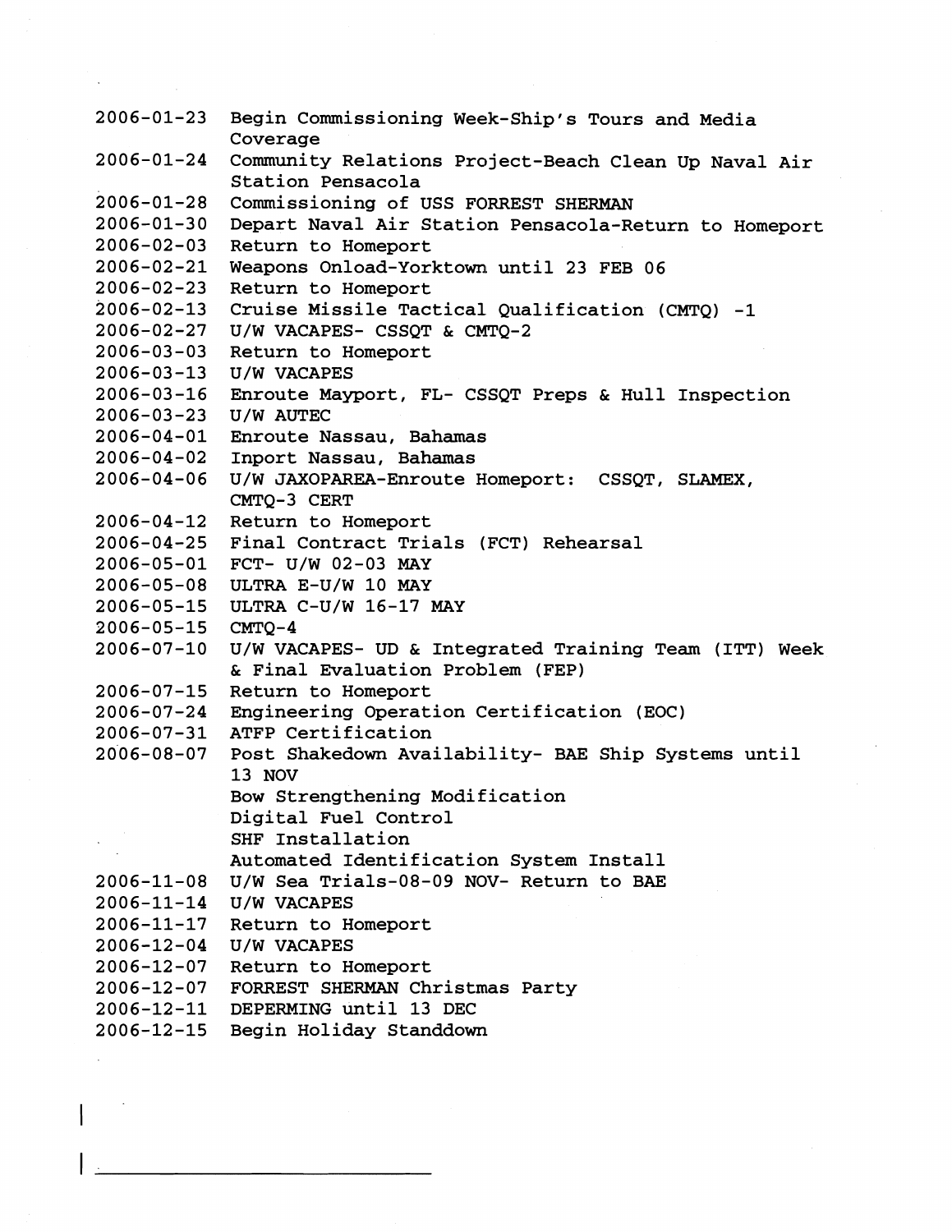The short narrative should amplify chronology entries (such as objectives and results of exercises/ operations; commander's evaluation of exercises/operations, etc). Entries may refer to an enclosure of this report without additional description if the enclosure sufficiently reports the incident/event. For all other entries, give the date or period in YYYY-MM-DD format and provide a brief narrative. All significant events during the reporting period are to be included.

**2006-01-28 On January 28, USS Forrest Sherman was commissioned into service. The ceremony took place at 1100 on NAS Pensacola, Florida. The guests and speakers include Rear Admiral Mark Buzby, Rear Admiral Hamilton, Phil Teel-President Northrup Grumman Ships Systems, Congressman Jeff Miller, US Senator Bill Nelson, and Mrs. Anne Sherman-Fitzpatrick-daughter of Adm. Forrest P. Sherman and ship's sponsor. All events scheduled were professionally executed.** 

# 4. Supporting Reports

Supporting Reports are those reports required by other instructions that provide significant data about the command during the calendar year. These reports may be submitted "as is," eliminating the need to duplicate information for this report that is already contained in reports prepared in response to other instructions and requirements. Examples include battle efficiency, safety and other award submissions, major staff or command studies, and end of cruise reports or briefs. For units engaged in or directly supporting combat, significant wartime or peacetime operations (named operations, non-combat evacuation operations, disaster relief or other humanitarian operations, etc.) or maior exercises. enclosures mav include. but are not limited to:

- a. Situation Reports
- b. Intentions Messapes
- c. Operational Reports
- d. Operations Orders/Deployment Orders
- e. Operational Plans
- f. Personal For Messapes
- g. After Action Reports
- h. Significant Electronic Message Traffic (outgoing/e-mail/chat)
- i. Battle Damage Assessments
- j. Casualty Reports
- k. End-of-Cruise/Deployment Reports
- 1. Intelligence Summaries
- m. Major Exercise Reports

List below the items submitted, indicating the classification of each. Electronic reports should be in a Microsoft Office format (Word. Excel. Power Point. or Access). HTML. PDF. TPG. GIF. or Dlain text. It is unnecessarv to convert non-electronic documents **to** electronic format. Submit electronic reports via e-mail or on CD-ROM as explained at the end of this form. Enclosures that do not exist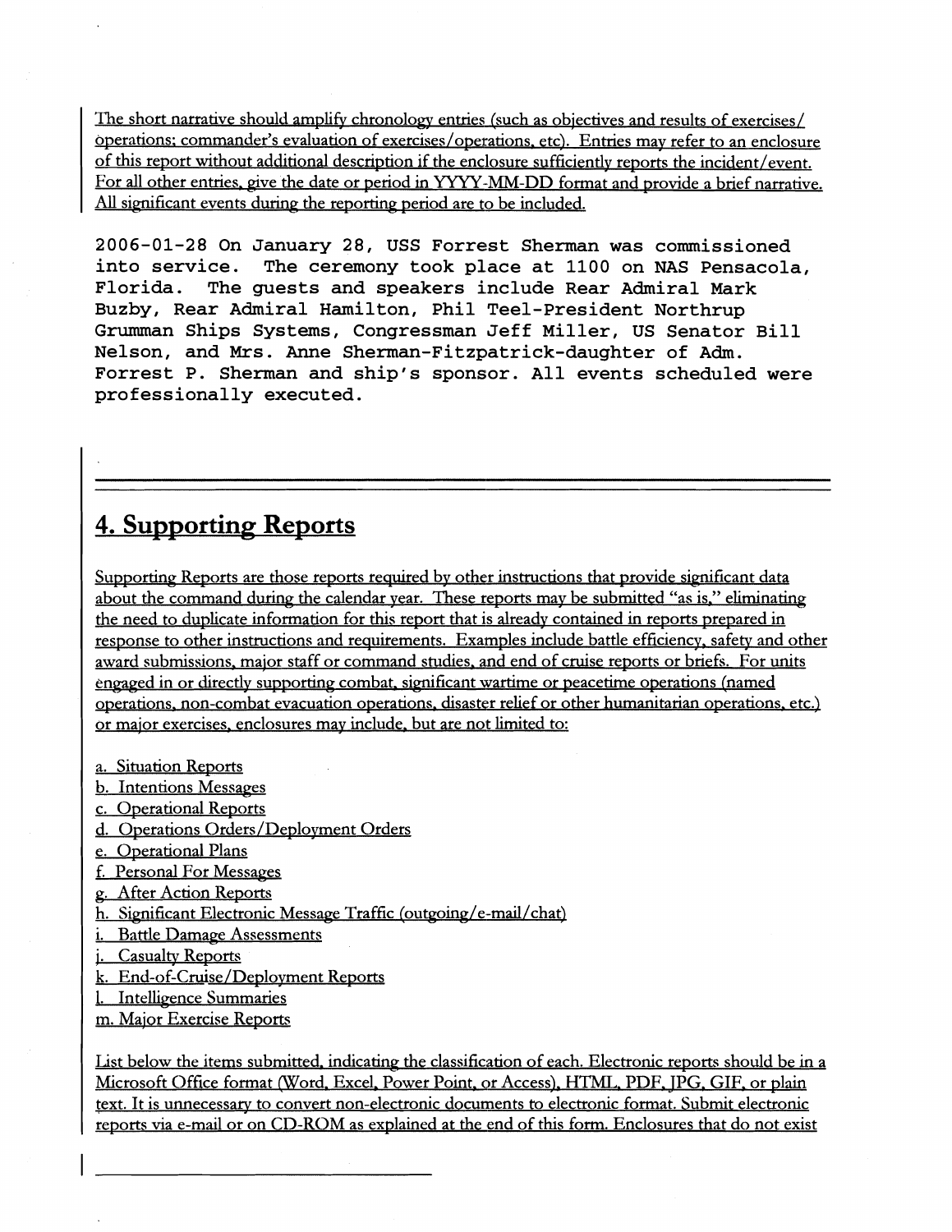in electronic format should be listed below and submitted in hardcopy in the same manner as a CD-ROM.

**Electronic Version-SIPR Email** 

- **A. OPREP 5**
- **B. Training Report**
- **C. Log Reqs**
- **D. After Action Reports**
- **E. CASREPS**
- **F. SITREPS**
- **G. SORTS**

# **5. Published Documents**

List below the published documents being submitted in either electronic or paper format, indicating the classification of each item. Documents to be submitted include cruise books, change of command programs. commissioning/decommissioning brochures. establishment/disestablishment/deactivation brochures, copy of command's web site, news releases, biography of commander, welcome aboard brochures. newspaper articles. command studies. statistical data. etc.

Electronic documents should be in a Microsoft Office format (Word, Excel, Power Point, or Access), HTML. PDF. JPG. GIF or plain text. Documents in electronic format are to be submitted via e-mail or on CD-ROM as explained at the end of this form. It is unnecessary to convert non-electronic documents to electronic format. List any enclosures that are not electronic and submit in hardcopy in the same manner as a CD-ROM.

## **A. Newspaper Articles**

- **1. Gosport 20 JAN 06 Front Page** & **pg 3**
- **2. Navy Times- 6 FEB 06 pg 7**
- **3. Navy Times- 13 FEB 06 pg 18**
- **4. Pensacola News Journal- 29 JAN 06 Front Page** & **pg 4A**
- **5. Florida Today- 29 JAN 06 pg 10B**

# **6. Photographs**

List below official photographs and any other command-generated media being submitted in either electronic or paper format. Photographs to be submitted include: official photo of commanding officer; recent photo of ship, aircraft, or facility: and photos of historic events associated with the command. Photographs submitted electronically should be in IPG. TIFF or GIF format. It is unnecessary to convert non-electronic documents to electronic format. Photographs in electronic format are to be submitted via e-mail or on CD-ROM as explained below. Enclosures that do not exist in electronic format should be listed below and submitted in the same manner as the CD-ROM. Also include any photographs covering operational strikes, battle damage (especially that sustained by own ship, aircraft, facilities or equipment), or other relevant photos relating to combat or deployment operations.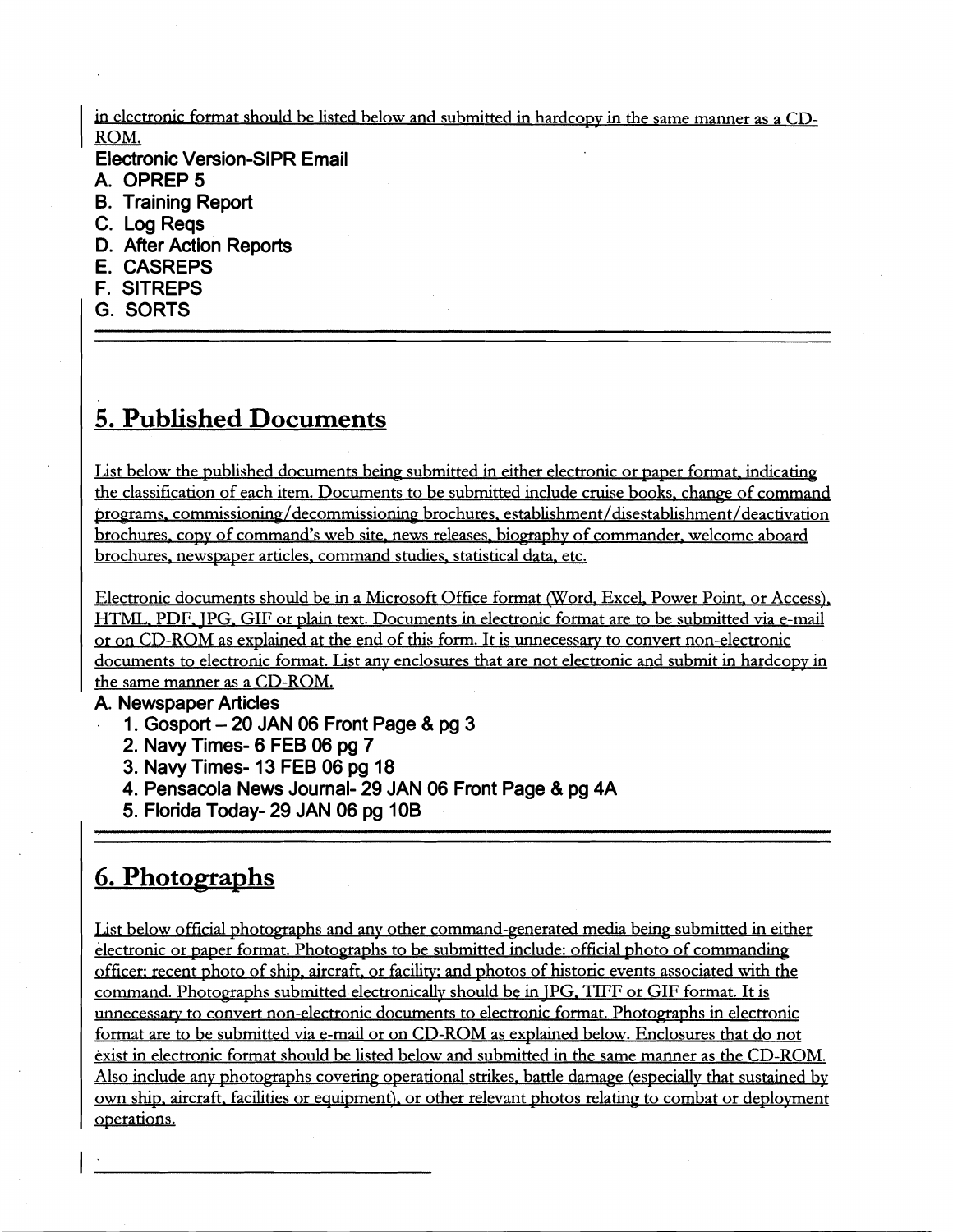**Electronic Version-CD Rom DVD A. Commissioning Ceremony 28 JAN 06** 

I

I

### Submit this Command Operations Report as follows:

Via e-mail. to one of the three e-mail addresses:

All air/aviation commands: aviationhistory@navy.mil All ships: shiphistory@navy.mil All other commands: archives@navy.mil

Place any attachments too large for transmission via e-mail on CD-ROM and send by an approved commercial courier, such as FEDEX or UPS. Check CDs for readability before submission to guard against corruption. Forward paper records included as attachments in the same manner. Do not forward Command Operations Reports via U.S. mail. as **all** mail addressed to the Naval Historical Center is irradiated and will result in destruction of discs and damage to paper enclosures. Address all shipments to:

Naval Historical Center (Attn: Ships History/Aviation History/Operational Archives) \* 805 Kidder Breese Street SE Washington Navy Yard, DC 20374-5060

Submit Confidential and Secret Command Operations Reports electronically via SIPR-net e-mail to one of the three e-mail addresses:

All air/aviation commands: aviationhistory@nhc.navy.smil.mil All ships: shiphistory@nhc.navy.smil.mil All other commands:  $\archives@<sub>n</sub>hc.navy.smil.mil.$ 

Place any classified attachments too large for transmission via e-mail on CD-ROM and send by an approved commercial courier, such as FEDEX or UPS. Check CDs for readability before submission to guard against corruption. Forward classified paper records included as attachments in the same manner. Do not send attachments to the Command Operations Report via U.S. mail, as all mail addressed to the Naval Historical Center is irradiated and **will** result in destruction of discs and damage to paper enclosures. Ensure all items are properly marked and wrapped. Address all shipments to:

Naval Historical Center (Attn: Ships History/Aviation History/Operational Archives) \* 805 Kidder Breese Street SE Washington Navy Yard, DC 20374-5060

Forward Command Operations Report enclosures containing Top Secret via courier to: